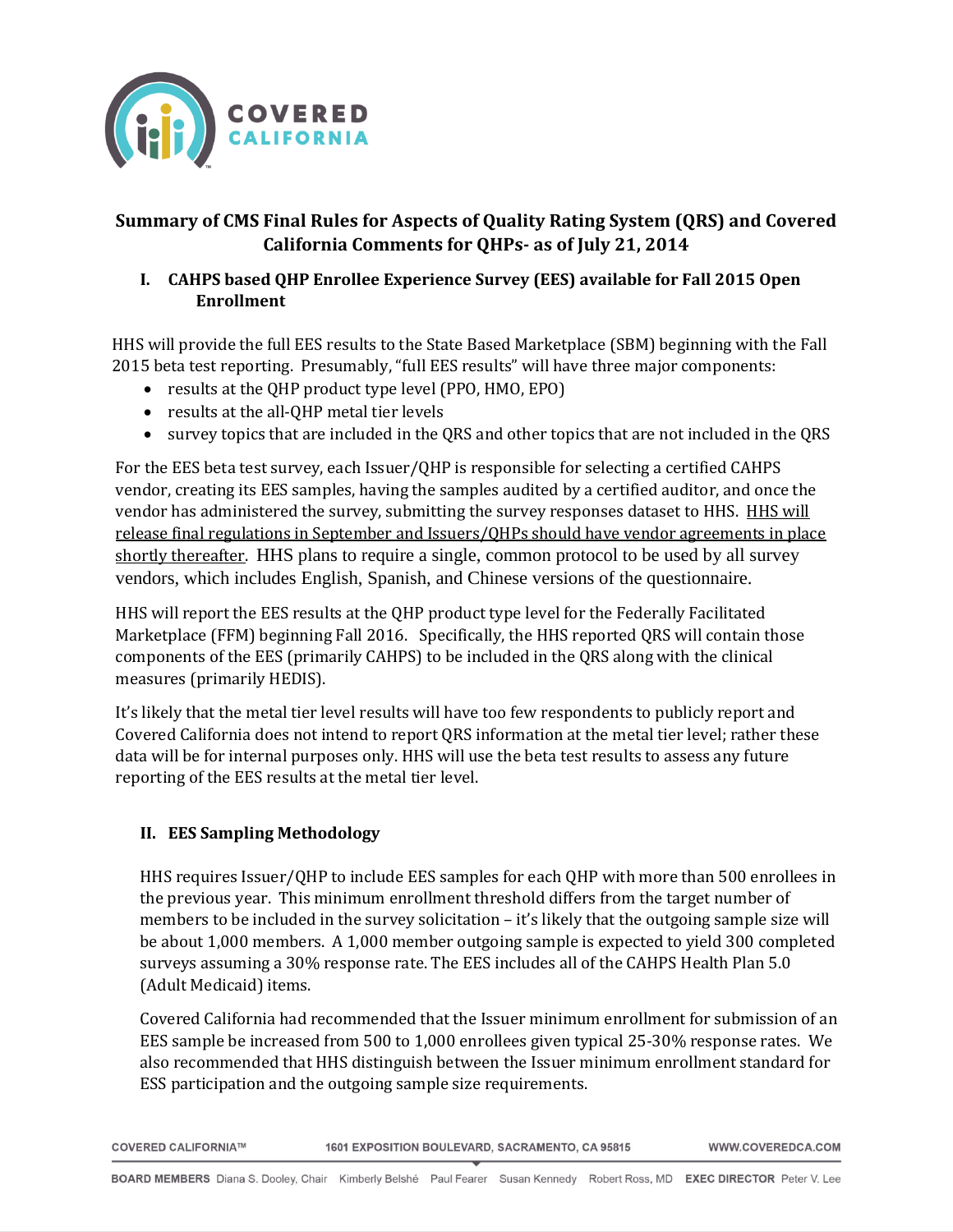#### **III. Sampling of Members Inside/Outside the Exchange for QRS**

For the 2015 beta test work, HHS may require that the EES survey and QRS measure samples be drawn from individual enrollees covered **both inside and outside** of the Exchange for Issuers/QHPs that offer the same product inside and outside the Exchange. HHS anticipates issuing future guidance on this issue in Fall 2014.

Covered California had recommended a careful evaluation be conducted of QRS results for members enrolled in exchanges and those enrolled in non-exchange individual products to assess any population impact on quality performance

#### **IV. State Based Marketplace (SBM) Reporting of CAHPS Beta Test Results Fall 2015**

HHS will permit the use of the CAHPS QHP Enrollee Experience Survey (EES) beta test results for SBM public reporting in the Fall 2015 as Covered California requested. HHS encourages the use of appropriate disclaimers re the nature of the beta test survey and results. HHS will not publish beta test results on the Federally Facilitated Marketplace (FFM) website.

For the beta test reporting, HHS will calculate EES survey question and composite scores and provide these to the SBM. The SBM, in turn, can apply its scoring formula to produce QHP quality ratings (e.g., star ratings).

## **V. Standard, Nationwide QRS Measures Set for Fall 2016**

HHS confirmed that for Fall 2016\* it will calculate quality ratings for all QHPs using a standard methodology – HHS will score all QHPs and provide a state's results to the SBM beginning Fall 2016.\* HHS will provide the QHP quality ratings to the SBMs and the SBM shall integrate the results into its health plan choice information presentations and materials for consumer use. SBMs have the option to display additional quality measures (presumably as separate information that is an adjunct to the HHS standard 5-star performance indicator schema).

These Fall 2016 QRS ratings include the clinical (HEDIS) and member survey (EES-CAHPS) measures. As such, the HHS produced ratings will replace any SBM quality ratings (clinical or member survey) used prior to Fall 2016.

Covered California had recommended that SBM use of the Federal QRS be optional or at least transitioned – in this scenario the SBM could opt-in in full or part to the HHS standard QRS in favor of a regional benchmark. Covered California also recommended that SBMs have the option to expand the HHS core measures set to address any local interests.

Prior to Fall 2016, SBM's are responsible for determining their own rating methodology and presentation strategy if they choose to present QRS information to enrollees.

\*HHS, in late 2015, will provide the SBMs with the beta test results for those clinical measures that can be scored for the single measurement year 2014. These results are not public reportable; for internal use only.

#### **VI. QRS Alignment with Accreditation Requirements**

HHS will seek additional comment per future rulemaking on alignment of QRS with Issuer/QHP accreditation programs. HHS is considering new standards to recognize accrediting entities and QHP accreditation and the potential to deem QHP issuers and recognized accrediting entities in